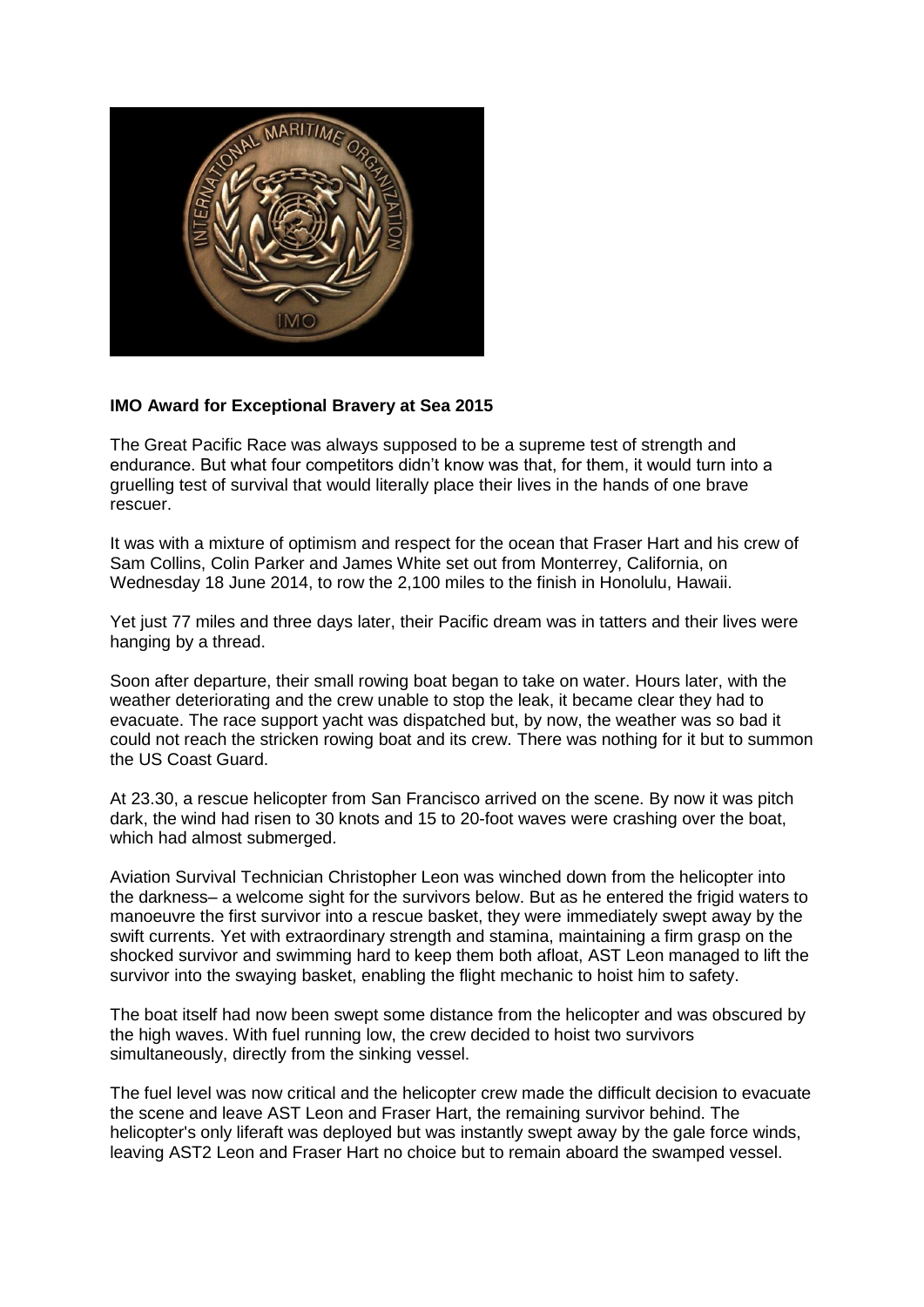For more than two hours, AST Leon and Fraser Hart huddled in the tiny bow portion of the swamped vessel that remained above water, protecting each other from the breaking waves and freezing temperatures.

After delivering the first three survivors to emergency services ashore, the helicopter refuelled and flew back to the drifting rowing boat. Amid still raging seas, and in pitch darkness, the crew performed two more demanding hoists to recover the two men from the boat. Fraser Hart was finally delivered to Monterey Airport, to awaiting emergency medical services.

The aircrew returned to Air Station San Francisco, mentally and physically exhausted, after six taxing hours of flight time.

Due to his bravery, persistence and disregard for his own safety, **Aviation Survival Technician Christopher Leon** helped save four lives, and is the worthy recipient of the 2015 IMO Award for Exceptional Bravery sat Sea; and his colleagues on the rescue helicopter, Lieutenant Scott Black, Lieutenant Jesse Keyser and Aviation Maintenance Technician Michael Spraggins, will receive Certificates of Commendation.

## **Certificates of Commendation**

- **Vicente Somera** from the Philippines, crew member of the container ship **Lars Maersk**, nominated by Australia for his role in rescuing a stricken yachtsman in heavy weather in the Tasman Sea, some 70 nautical miles from the nearest land. The container ship had responded to a distress alert received by the Joint Rescue Coordination Centre, Australia, from the stricken yacht **Enya II** with a solo yachtsman on board, who ended up in the water. . The **Lars Maersk** battled for three hours to reach the man, throwing ropes and lifebelts, but he was repeatedly swept away before finally managing to grab hold of a rope. Crew member Somera, with little regards for his own safety, climbed down an accommodation ladder to grab the yachtsman, using his own body to shield him from being crushed by the swinging ladder.
- Skipper **Jean-Claude Van Rymenant and the crew** of the rescue launch SNS 129 **Notre Dame de la Garoupe**, volunteer rescuers based in the French Caribbean island of Saint Martin, were nominated by France for the rescue of a woman, her husband and a baby on board the yacht **Voyage II**, as Cyclone Gonzalo hit the island in October 2014. Winds were blowing at 55 knots, waves reached 4.5 to six metres high and visibility was down to just a few metres. The rescue crew battled wind and waves to swim across to the **Voyage II**, which had struck a reef, and managed to bring the family to safety. The crew went on to assist people from around 20 more ships and boats which had been grounded in the cyclone.
- **Father Ilia Kartozia** (posthumously), Abbot of the Monastery of Saint David the Builder, Patriarchate of Georgia, who was a passenger on the **Norman Atlantic** ro-ro ferry, which was carrying nearly 500 passengers and crew when its car deck caught fire in heavy storms during a crossing from Greece to southern Italy. Survivors reported that Father Ilia had encouraged them during the rescue and had refused opportunities to save himself. One survivor said Father Ilia gave up his place in a lifeboat to make room for a Greek woman and her baby. Despite the best efforts of rescuers, Father Ilia fell into the sea and sadly drowned. His body was found on the Italian shore, his rucksack loaded with icons. Father Ilia Kartozia was nominated by Georgia.
- **Lieutenant John Hess, Lieutenant Matthew Vanderslice, Aviation Maintenance Technician Derrick Suba** and **Aviation Survival Technician Evan Staph**, crew